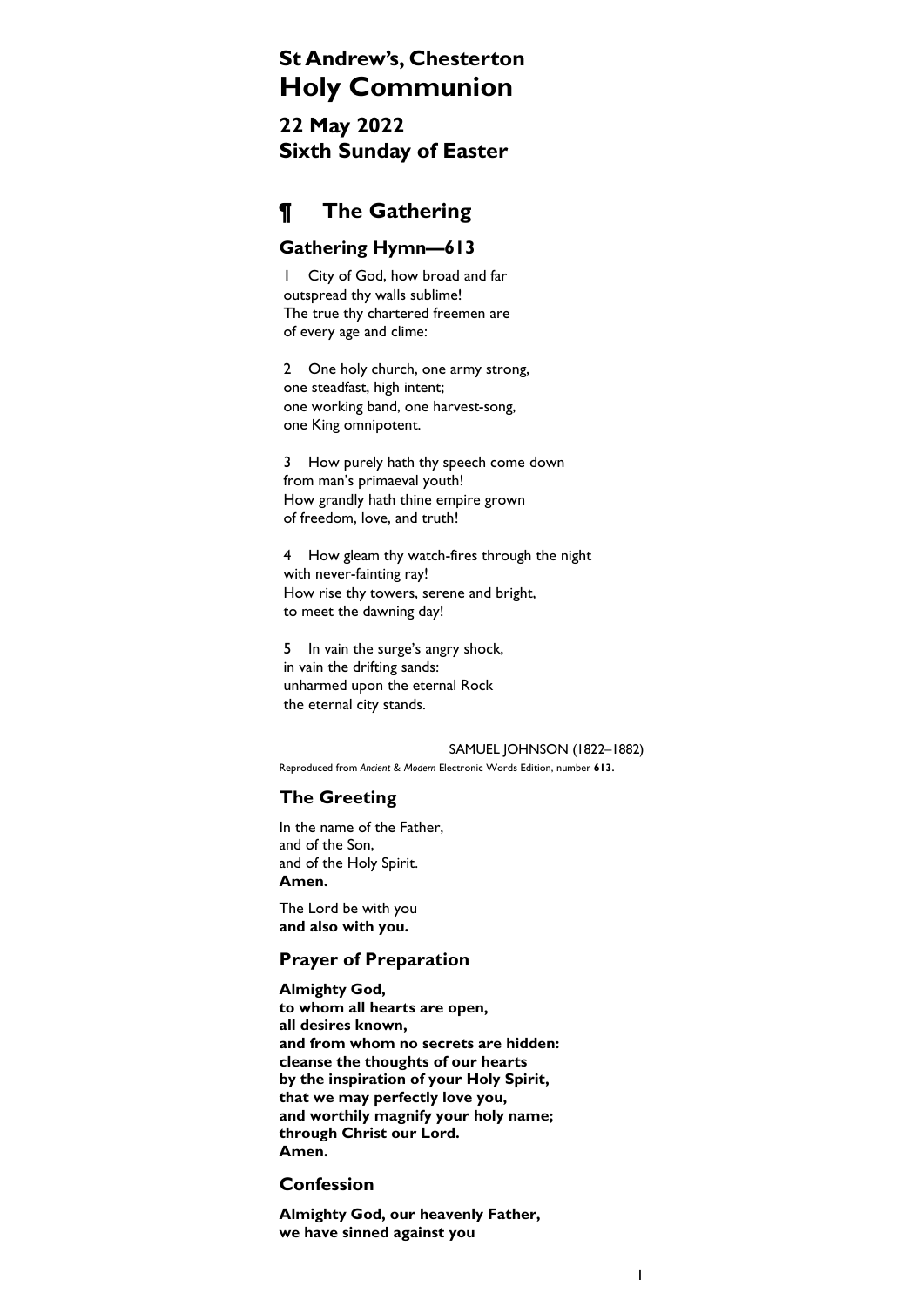and against our neighbour in thought and word and deed, through negligence, through weakness, through our own deliberate fault. We are truly sorry and repent of all our sins. For the sake of your Son Jesus Christ, who died for us, forgive us all that is past and grant that we may serve you in newness of life to the glory of your name. Amen.

The president declares God's forgiveness

## Gloria in Excelsis

Glory to God, glory to God, glory to God in the highest.

Glory to God in the highest. and peace to his people on earth. Lord God, heavenly King, almighty God and Father, we worship you, we give you thanks, we praise you for your glory.

Glory to God, glory to God, glory to God in the highest.

Lord Jesus Christ, only Son of the Father, Lord God, Lamb of God, you take away the sin of the world: have mercy on us; you are seated at the right hand of the Father: receive our prayer.

Glory to God, glory to God, glory to God in the highest.

For you alone are the Holy One, you alone are the Lord, you alone are the Most High, Jesus Christ, with the Holy Spirit, in the glory of God the Father.

Glory to God, glory to God, glory to God in the highest.

## The Collect

Risen Christ, by the lakeside you renewed your call to your disciples: help your Church to obey your command and draw the nations to the fire of your love, to the glory of God the Father.

#### Amen.

# ¶ The Liturgy of the Word

#### First Reading

Acts 16.9-15

9During the night Paul had a vision: there stood a man of Macedonia pleading with him and saying, 'Come over to Macedonia and help us.' 10When he had seen the vision, we immediately tried to cross over to Macedonia, being convinced that God had called us to proclaim the good news to them.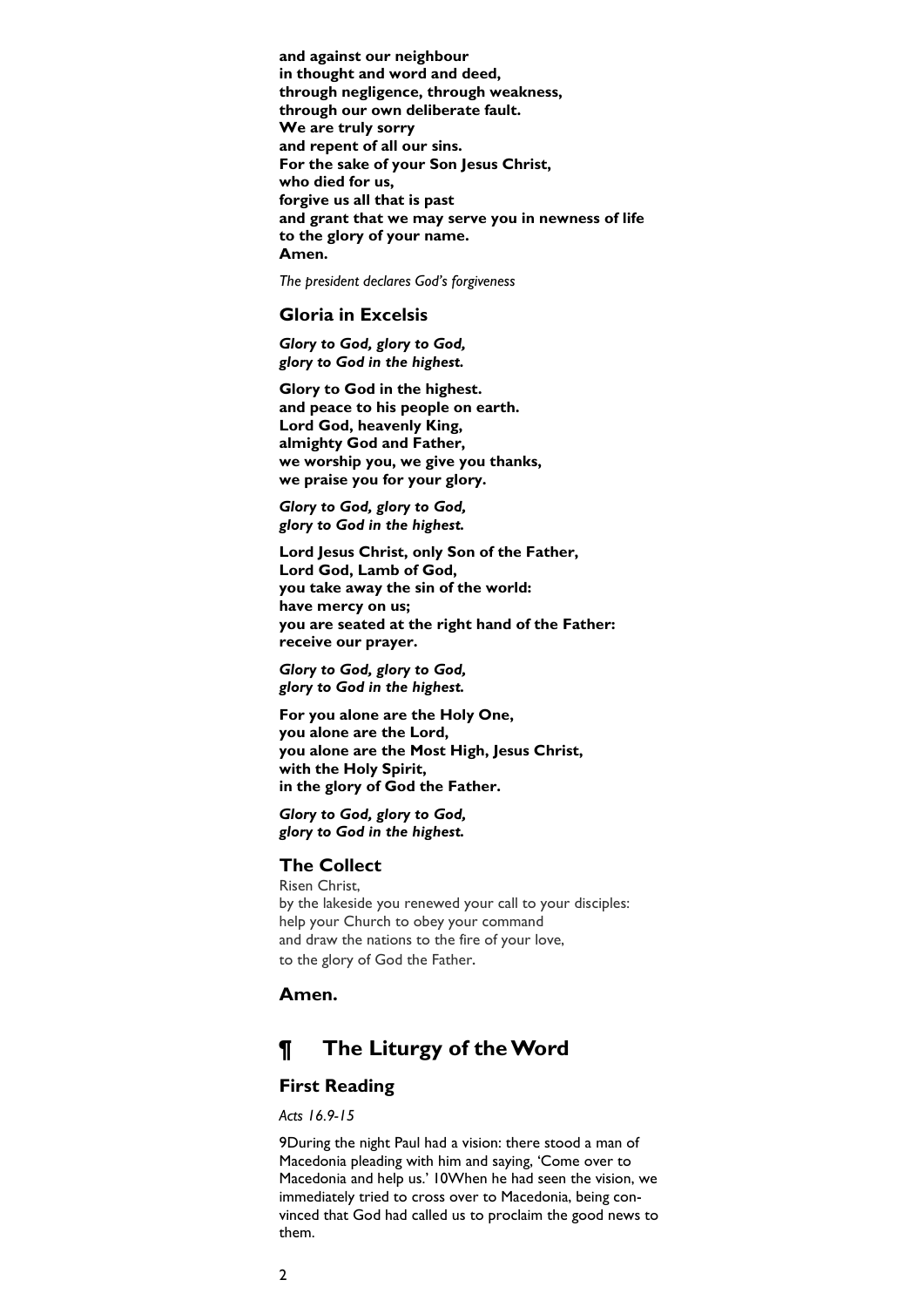11 We set sail from Troas and took a straight course to Samothrace, the following day to Neapolis, 12and from there to Philippi, which is a leading city of the district of Macedonia and a Roman colony. We remained in this city for some days. 13On the sabbath day we went outside the gate by the river, where we supposed there was a place of prayer; and we sat down and spoke to the women who had gathered there. 14A certain woman named Lydia, a worshipper of God, was listening to us; she was from the city of Thyatira and a dealer in purple cloth. The Lord opened her heart to listen eagerly to what was said by Paul.15When she and her household were baptized, she urged us, saying, 'If you have judged me to be faithful to the Lord, come and stay at my home.' And she prevailed upon us.

This is the word of the Lord. Thanks be to God.

## Gradual Hymn—649

1 God of mercy, God of grace, show the brightness of thy face; shine upon us, Saviour, shine, fill thy church with light divine; and thy saving health extend unto earth's remotest end.

2 Let the people praise thee, Lord; be by all that live adored; let the nations shout and sing glory to their Saviour King; at thy feet their tribute pay, and thy holy will obey.

3 Let the people praise thee, Lord; earth shall then her fruits afford; God to man his blessing give, man to God devoted live; all below, and all above, one in joy and light and love.

#### HENRY FRANCIS LYTE (1793–1847) based on Psalm 67

Words and Music from Hymns Ancient and Modern 649

# Gospel Reading

Hear the Gospel of our Lord Jesus Christ according to John. Glory to you, O Lord.

John 5.1-9

5 After this there was a festival of the Jews, and Jesus went up to Jerusalem.

2 Now in Jerusalem by the Sheep Gate there is a pool, called in Hebrew Beth-zatha, which has five porticoes. <sup>3</sup>In these lay many invalids—blind, lame, and paralysed. <sup>5</sup>One man was there who had been ill for thirty-eight years. <sup>6</sup>When Jesus saw him lying there and knew that he had been there a long time, he said to him, 'Do you want to be made well?' <sup>7</sup>The sick man answered him, 'Sir, I have no one to put me into the pool when the water is stirred up; and while I am making my way, someone else steps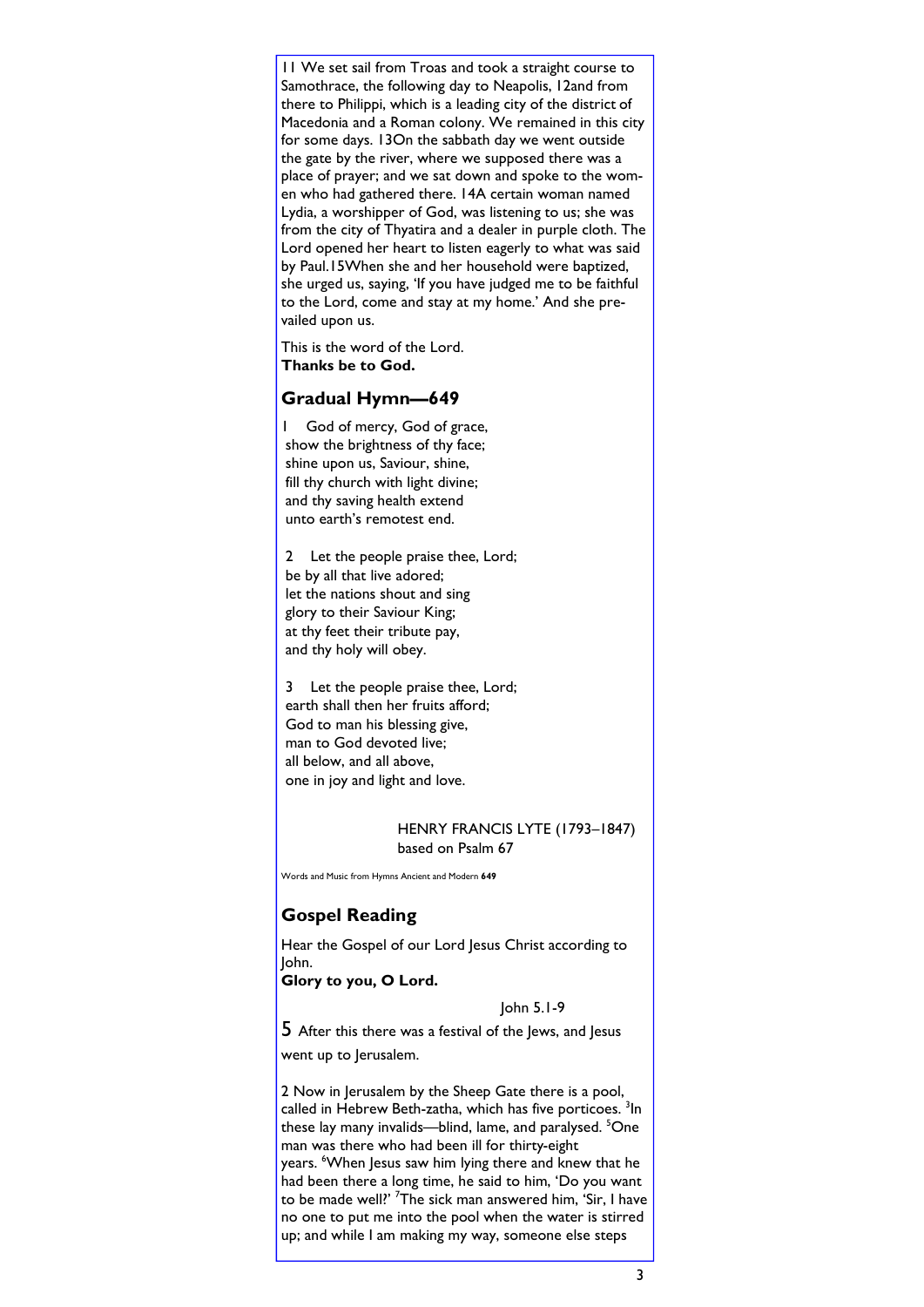down ahead of me.' <sup>8</sup> Jesus said to him, 'Stand up, take your mat and walk.' <sup>9</sup>At once the man was made well, and he took up his mat and began to walk.

Now that day was a sabbath.

This is the Gospel of the Lord. Praise to you, O Christ.

### Sermon

## The Creed

We believe in one God, the Father, the Almighty, maker of heaven and earth, of all that is, seen and unseen.

We believe in one Lord, Jesus Christ, the only Son of God, eternally begotten of the Father, God from God, Light from Light, true God from true God, begotten, not made, of one Being with the Father; through him all things were made. For us and for our salvation he came down from heaven, was incarnate from the Holy Spirit and the Virgin Mary and was made man. For our sake he was crucified under Pontius Pilate; he suffered death and was buried. On the third day he rose again in accordance with the Scriptures; he ascended into heaven and is seated at the right hand of the Father. He will come again in glory to judge the living and the dead, and his kingdom will have no end.

We believe in the Holy Spirit, the Lord, the giver of life, who proceeds from the Father and the Son, who with the Father and the Son is worshipped and glorified, who has spoken through the prophets. We believe in one holy catholic and apostolic Church. We acknowledge one baptism for the forgiveness of sins. We look for the resurrection of the dead, and the life of the world to come. Amen.

#### Prayers of Intercession

These responses may be used

Lord, in your mercy hear our prayer.

And at the end

Merciful Father, accept these prayers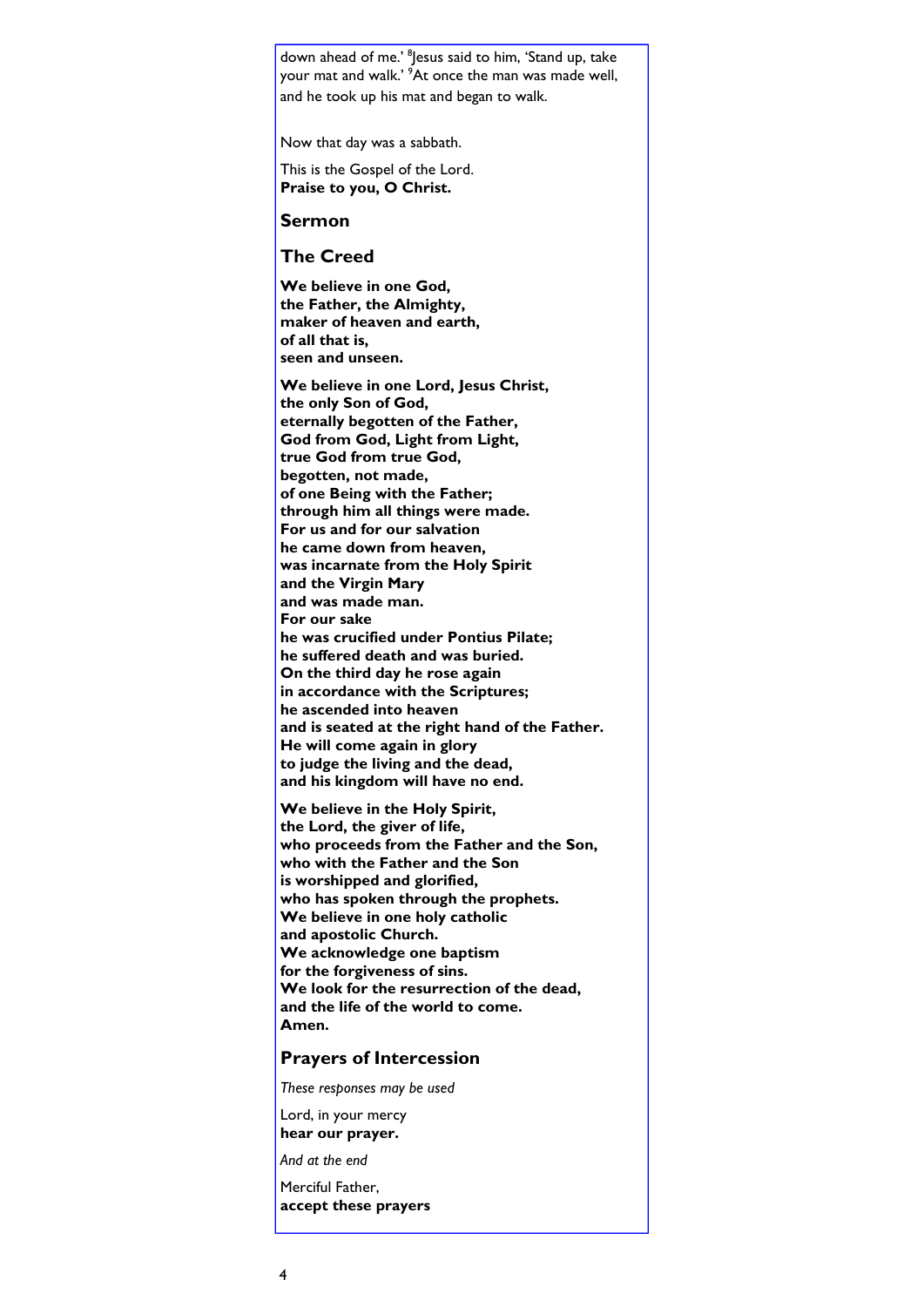for the sake of your Son, our Saviour Jesus Christ. Amen.

# ¶ The Liturgy of the Sacrament

## The Peace

The peace of the Lord be always with you and also with you.

### Offertory Hymn—522

1 We cannot measure how you heal or answer every sufferer's prayer, yet we believe your grace responds where faith and doubt unite to care. Your hands, though bloodied on the cross, survive to hold and heal and warn, to carry all through death to life and cradle children yet unborn.

2 The pain that will not go away, the guilt that clings from things long past, the fear of what the future holds are present as if meant to last. But present too is love which tends the hurt we never hoped to find, the private agonies inside, the memories that haunt the mind.

3 So some have come who need your help and some have come to make amends as hands which shaped and saved the world are present in the touch of friends. Lord, let your Spirit meet us here to mend the body, mind, and soul, to disentangle peace from pain and make your broken people whole.

> JOHN L. BELL (b. 1949) and GRAHAM MAULE (b. 1958)

Reproduced from Ancient & Modern Electronic Words Edition, number 522

## Prayer at the Preparation of the Table

Yours, Lord, is the greatness, the power, the glory, the splendour, and the majesty; for everything in heaven and on earth is yours. All things come from you, and of your own do we give you.

#### The Eucharistic Prayer

The Lord be with you and also with you.

Lift up your hearts. We lift them to the Lord.

Let us give thanks to the Lord our God. It is right to give thanks and praise.

The president praises God for his mighty acts and all respond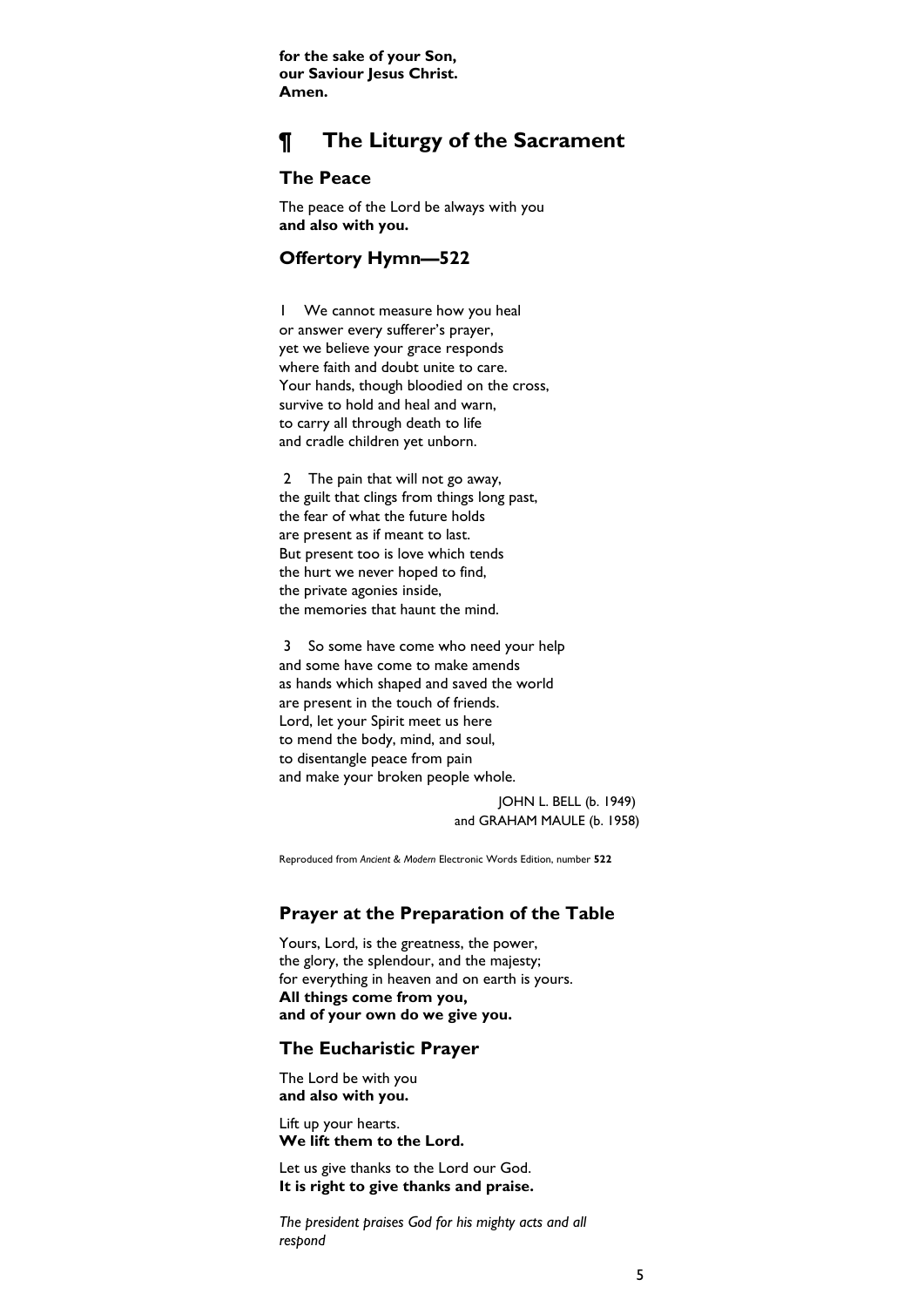Holy, holy, holy Lord, God of power and might, heaven and earth are full of your glory. Hosanna, hosanna, hosanna in the highest.

Blessed is he who comes in the name of the Lord. Hosanna, hosanna, hosanna in the highest.

Great is the mystery of faith: Christ has died: Christ is risen: Christ will come again.

The Eucharistic Prayer ends with Amen.

We kneel and keep a moment's silence

#### The Lord's Prayer

Let us pray with confidence as our Saviour has taught us

Our Father, who art in heaven, hallowed be thy name; thy kingdom come; thy will be done; on earth as it is in heaven. Give us this day our daily bread. And forgive us our trespasses, as we forgive those who trespass against us. And lead us not into temptation; but deliver us from evil. For thine is the kingdom, the power and the glory, for ever and ever. Amen.

#### Breaking of the Bread

We break this bread to share in the body of Christ.

Though we are many, we are one body, because we all share in one bread.

#### Agnus Dei

Lamb of God, you take away the sin of the world, have mercy on us.

Lamb of God, you take away the sin of the world, have mercy on us.

Lamb of God, you take away the sin of the world, grant us peace.

#### Giving of Communion

Draw near with faith. Receive the body of our Lord Jesus Christ which he gave for you, and his blood which he shed for you. Eat and drink in remembrance that he died for you, and feed on him in your hearts by faith with thanksgiving.

#### We do not presume to come to this your table, merciful Lord, trusting in our own righteousness, but in your manifold and great mercies.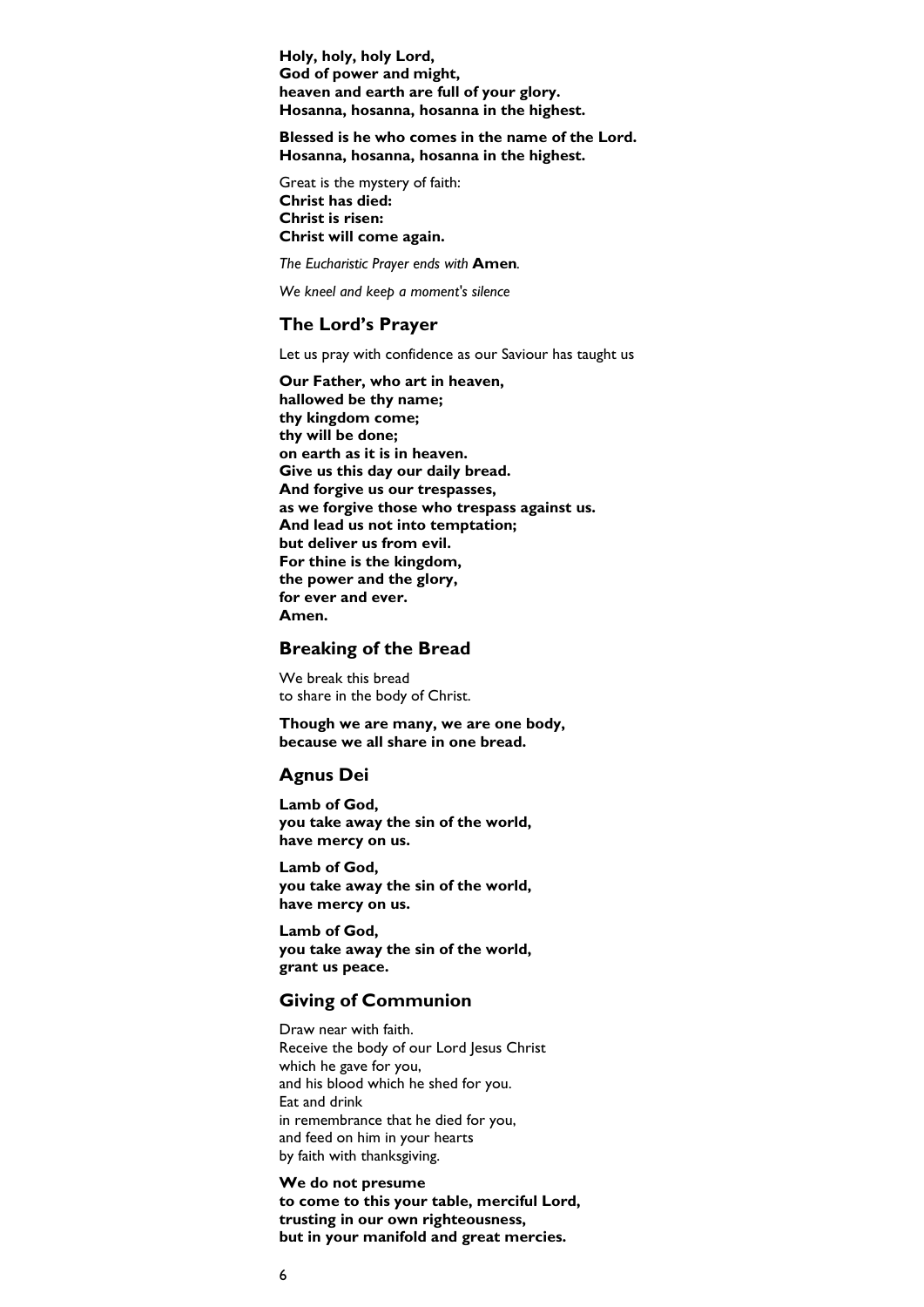We are not worthy so much as to gather up the crumbs under your table. But you are the same Lord whose nature is always to have mercy. Grant us therefore, gracious Lord, so to eat the flesh of your dear Son Jesus Christ and to drink his blood, that our sinful bodies may be made clean by his body and our souls washed through his most precious blood, and that we may evermore dwell in him and he in us. Amen.

The president and people receive communion. Visitors who are communicant members of their home churches are welcome to receive communion at St Andrew's. If you have not been prepared for communion or would prefer to receive a blessing instead, please signify this by bringing your order of service with you.

Please wait to be invited forward to receive Communion. You will receive communion in both kinds (the bread will be dipped in the wine) unless you indicate to the minister that you would prefer just to receive the bread.

### Communion Hymn—764

1 Peace, perfect peace, in this dark world of sin? The blood of Jesus whispers peace within.

2 Peace, perfect peace, by thronging duties pressed? To do the will of Jesus, this is rest.

3 Peace, perfect peace, death shadowing us and ours? Jesus has vanquished death and all its powers.

4 Peace, perfect peace, our future all unknown? Jesus we know, and he is on the throne.

5 It is enough: earth's struggles soon shall cease, and Jesus call to heaven's perfect peace.

EDWARD HENRY BICKERSTETH (1825–1906)

Reproduced from Hymns Ancient and Modern 764.

## Prayer after Communion

God our Father, whose Son Jesus Christ gives the water of eternal life: may we thirst for you, the spring of life and source of goodness, through him who is alive and reigns, now and for ever.

Amen.

# ¶ The Dismissal

## **Notices**